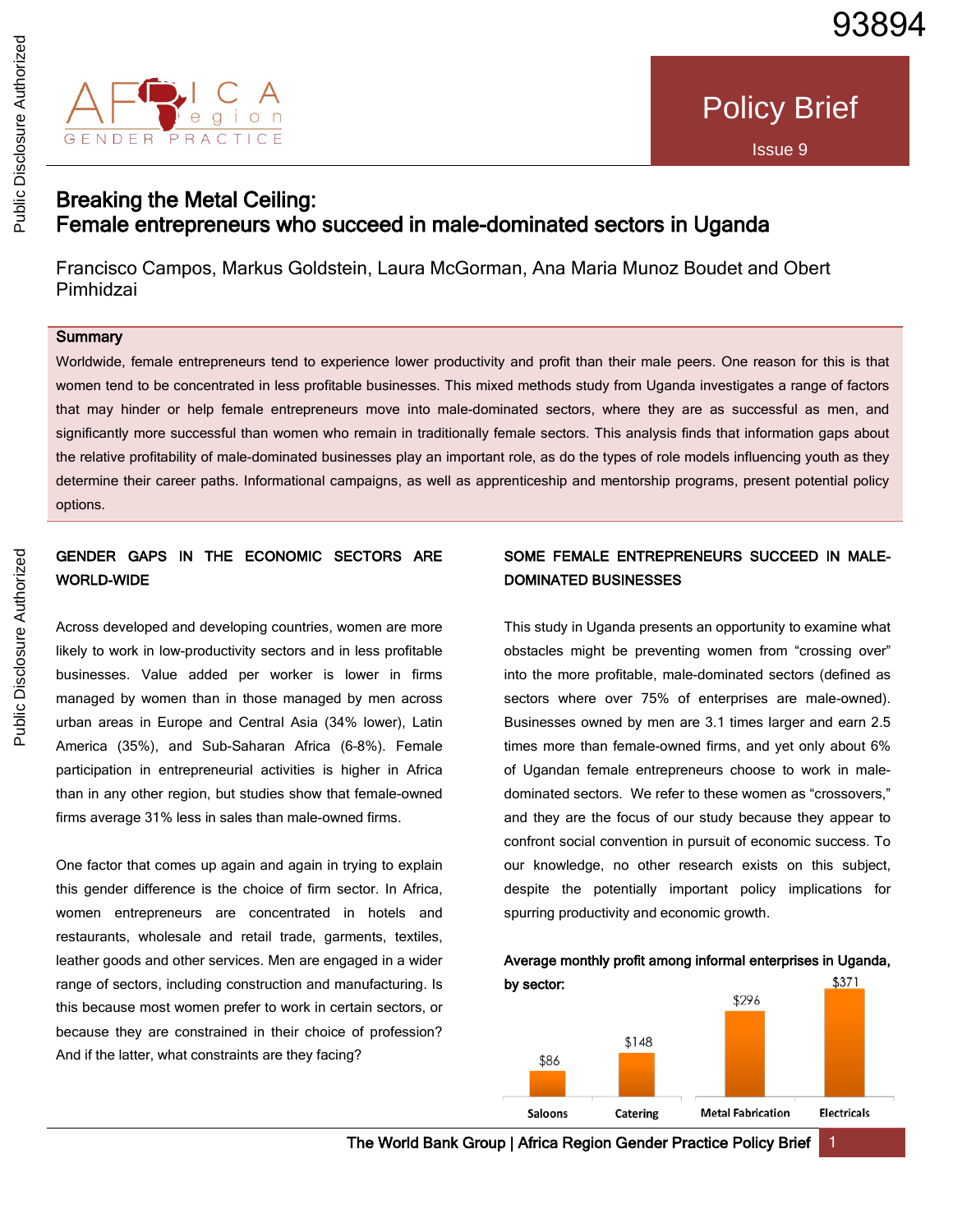#### STUDY METHODOLOGY

To examine possible explanations for why more women don't cross over, we used quantitative data from 2011 sampling 735 entrepreneurs operating within and just outside of Kampala, most of who belonged to the Katwe Small Scale Industry Association (KASSIDA). In addition, a quantitative and qualitative survey was administered in 2012 to 63 crossovers and to 120 women working in traditionally female sectors. Of the latter, half of the participants were randomly sampled, and half were matched to the crossovers based on a number of pre-business characteristics, such as similar age and completion of primary school. To get a better sense of community-wide perceptions about female entrepreneurs, we also conducted 17 focus group discussions with crossovers, non-crossovers, clients, suppliers and male employees, and interviewed 12 community leaders and credit providers.



### CROSSOVERS ARE MORE PROFITABLE

Our quantitative analysis reveals two significant findings. First, firms owned by crossovers are about three times more profitable, on average, than firms owned by non-crossovers. Second, businesses owned by women who cross over are just as profitable as businesses owned by men. Thus the rationale for crossing over is clear, which begs the question: What allows certain women to cross over, and what prevents more women from doing so? We examine the following explanations:

#### Factors not associated with crossing over:

- Skills and abilities: Women who cross over do not seem to have an innate intelligence that supported them in making the switch in sector. The team investigated this hypothesis using several tests for working memory, problem-solving skills and entrepreneurial spirit, and found that crossovers do not uniformly score higher.
- Human and financial capital: Level of education the most common measure of human capital – does not significantly affect the probability that a woman crosses over. Similarly, even though male-dominated sectors tend to have higher capital requirements, this was not a consideration for entrepreneurs when selecting their sector.

#### Factors positively associated with crossing over:

- Information about sectors: Many female entrepreneurs are simply not aware that they could be earning higher profits in male-dominated sectors. About 75% of the non-crossovers we interviewed incorrectly believe that they make the same or more than crossovers, when in fact they do not.
- Role models: Most crossovers don't come up with the idea of working in a male-dominated sector by themselves. Rather, that decision originates from someone else's suggestion, observing others, and/or being offered a job in the sector by a friend or family member. Women who reported having a male role model in their youth were 20-28% more likely to be a crossover. Fathers and politicians are particularly strong role models for crossovers, either in introducing women to the sectors where they work, or by providing important contacts or financial support. On the other hand, non-crossovers are more likely to have been introduced to traditionally female sectors by mothers, and especially teachers. This suggests that the current education system actually reinforces the gender segregation of labor. Moreover, once women engage in a traditionally female sector, they are unlikely to make the switch to a male-dominated sector. Therefore early influence by a male role model is very important in shaping women's professional path to a more profitable sector. A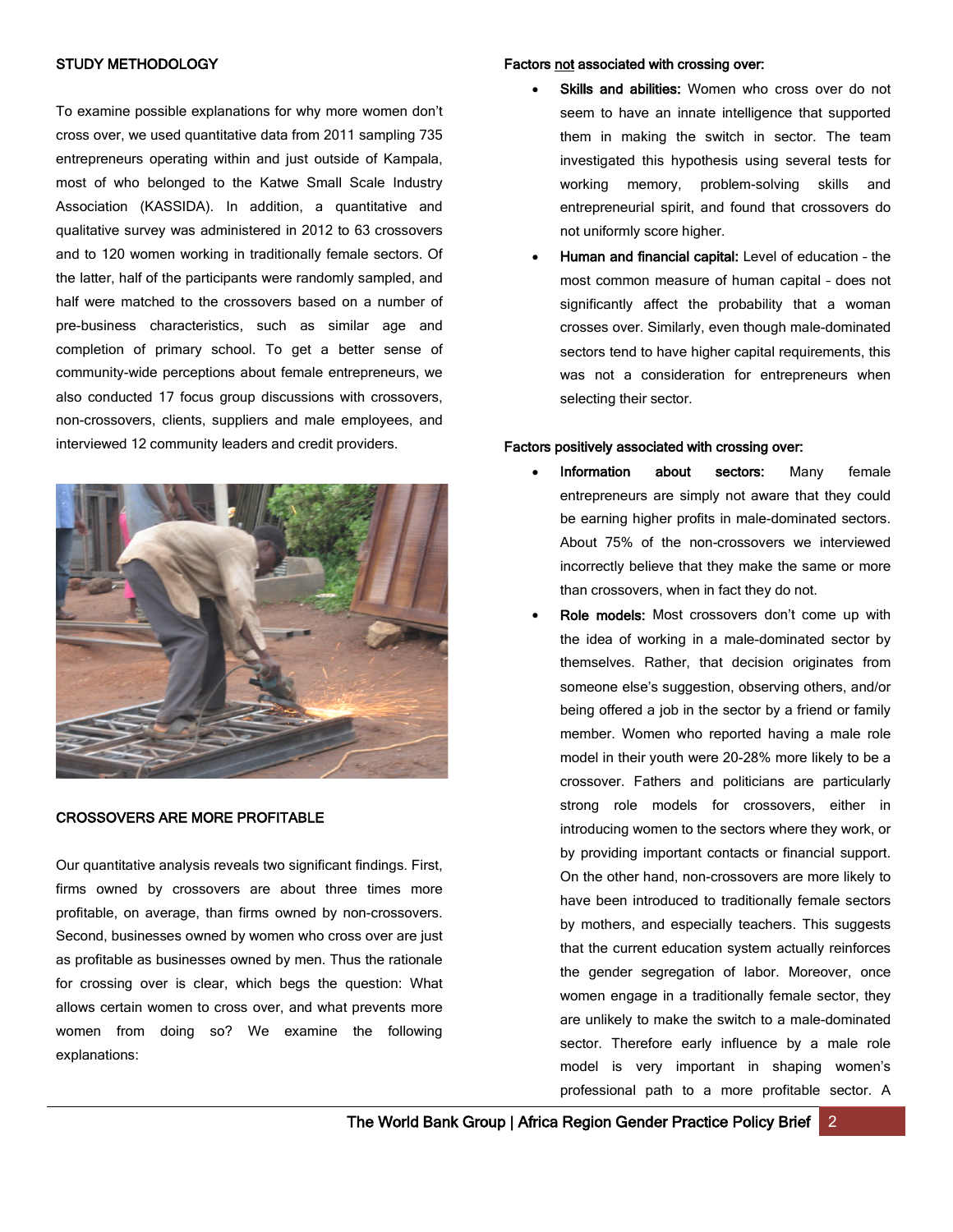

Policy Brief

significant intermediary step in becoming a crossover is active exposure to the sector, either by becoming an apprentice, engaging in actively learning the trade, or being taken to observe the trade.

## Ongoing constraints that crossovers face in sustaining their businesses:

- Low technical skills: This is the most common constraint mentioned by crossovers, even though these women do not report making significantly lower profits than their male counterparts, nor do they have any trouble finding customers. But clients do acknowledge that crossovers have limited technical skills, which could influence their decision about who to engage for a large contract.
- Credit: Both crossovers and non-crossovers commonly cite access to credit as a primary business issue. Crossovers are more likely to obtain credit from a bank or from a spouse, whereas noncrossovers most frequently borrow from a female friend or community member.

## POLICY PRIORITIES

This paper explores an uncharted area in the literature on enterprises and gender. Based on our analysis, we provide policy recommendations for supporting women entrepreneurs in male-dominated sectors, but stress that experimentation and impact evaluations of these policies are critical for determining the most effective approaches. Policy options include:

Provide information early to youth about the profitability of certain sectors, perhaps through informational campaigns or career guidance in schools. However, given teachers' current, strong role in preventing women from crossing over, any program using teachers requires significant training and sensitization of teachers.

- Offer supportive engagement with individuals who can guide female entrepreneurs as they seek to operate a business in a male-dominated sector. This is ideally done by drawing from the entrepreneur's existing network of friends and family, perhaps within the context of a youth mentorship program.
- Facilitate active exposure to the sector through apprenticeships or other work experience programs. It is especially important to target young women who are just entering the labor force, as well as older women without previous experience in a femaledominated sector.
- **Engage figures of influence** within communities to avoid potential opposition and to gain support in changing social perceptions of which sectors are appropriate for women.
- Support crossovers in maintaining their businesses, such as by facilitating access to networks or by creating business organizations dedicated to crossovers.